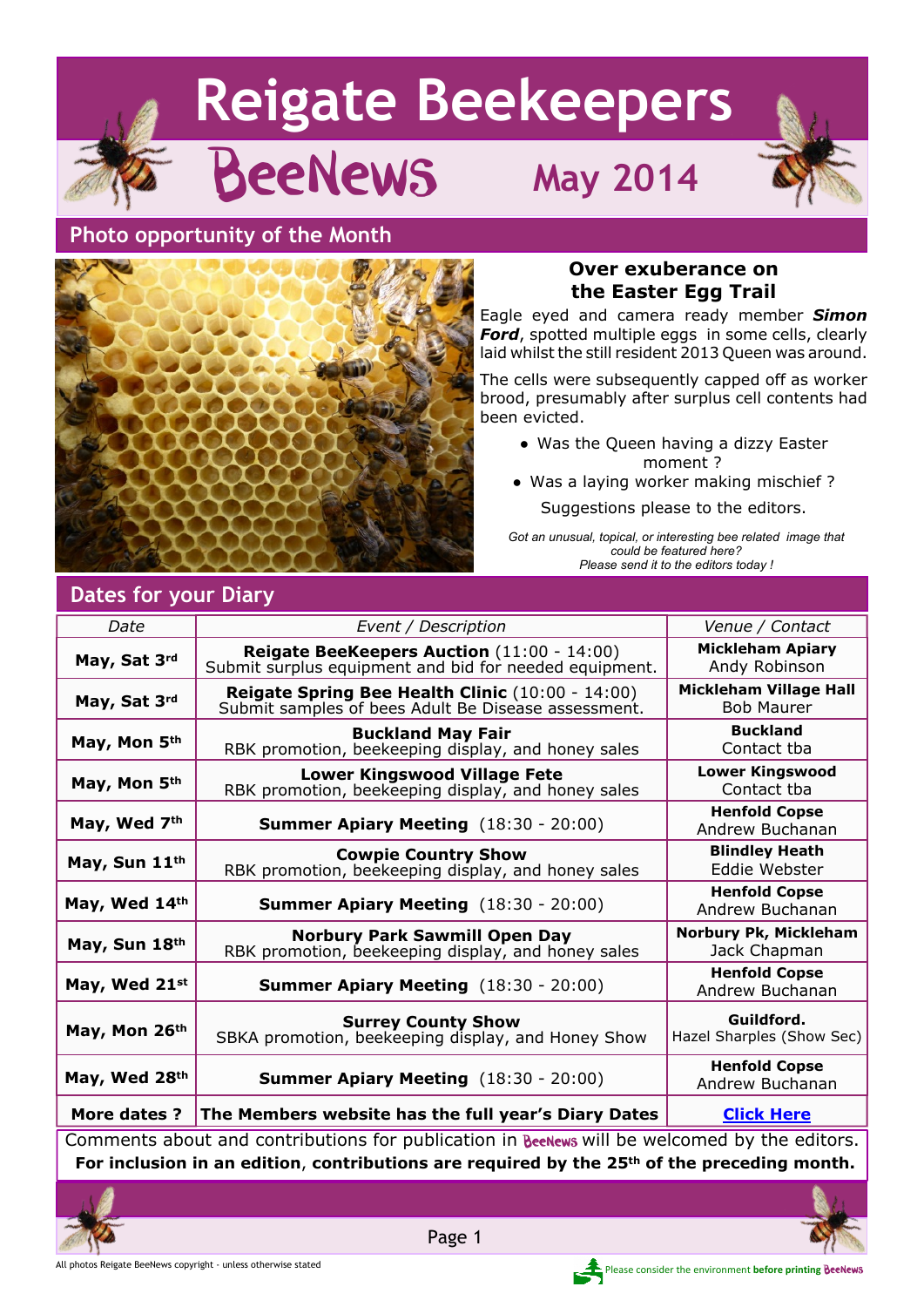### **Editorial**

### **Bee Involved**

Rochlows Contants

The last two month's focus has necessarily been upon preparation for, and then managing the onrush of the active season. This month these pages bring you opportunities aplenty to participate and become involved in a broad and diverse range of beekeeping related activities.

Right from our front page inviting your opinions as to what is going on in Simon's picture, the theme continues throughout the edition.

Learn more about managing an apiary by assisting during the summer at Mickleham; get some insights into  $2^{nd}$  hand equipment by helping at the Auction on the  $3^{rd}$ ; take advantage of opportunities to supply your honey to sell at our Market Stall and at a local Deli; participate in providing refreshments at our Wednesday evening meetings. Or maybe your 'other' expertise is in preparing building construction drawings? If so, your involvement in the Education Space project will be greatly appreciated.

And do also support, as well as take good advantage of the involvement that others have already committed to in the organisation and running of activities. Like the many Summer Shows the division attends …. and not forgetting the Bee Health Clinic on the 3rd May.

To hopefully provide a little light relief from these modest demands upon your time, some further insights are also provided about just how wondrous bees are, as well as more guidance about how we might attempt to manage some of their behaviours !

See you all at the Auction, and don't forget to bring your sampled bees for your colony health checks - see page 8 for advice about sampling and the Bee Health Clinic.

### *Richard & Graham*

| <u>NCCICMO CONTENTINO</u>         |                                                                |                |
|-----------------------------------|----------------------------------------------------------------|----------------|
| <b>Section</b>                    | <b>Features</b>                                                | Page           |
| <b>Photo Opportunity</b>          | Over Exuberance on the Easter Egg Trail                        |                |
| Dates for your Diary              | 3rd May - 28th May                                             |                |
| <b>Editorial</b>                  | Bee Involved                                                   | $\overline{2}$ |
|                                   | Mickleham Apiary Team need your help                           | 3              |
| <b>Apiary News</b>                | 1 <sup>st</sup> Class response for Henfold 1 <sup>st</sup> Aid | 3              |
| <b>Events News</b>                | <b>Farmers Market Notice</b>                                   | 3              |
|                                   | Deli seeks Local Honey to Sell                                 | 4              |
| <b>Members News</b>               | Lost or Strayed / Building Drawing Expertise Sought            |                |
|                                   | Refreshed Refreshments Appeal                                  |                |
| <b>Horticultural News</b>         | Recommended Reading / Coral's Tip                              | 5              |
| <b>Equipment News</b>             | Reigate Beekeepers Auction Reminder                            | 5              |
| <b>Topical News</b>               | Bees that can Fly over Everest / Bees Taste with their Feet    | 6              |
| <b>About those Other Bees</b>     | Bee Cousins / Bumble Bees                                      | 7              |
| <b>New Beekeeping Experiences</b> | Bee Sampling / Bee Health Clinic                               | 8              |
| <b>Questions &amp; Answers</b>    | What is a Shook Swarm?                                         | 9              |
| <b>Website News</b>               | <b>Latest Posts Summary</b>                                    | 10             |
|                                   |                                                                |                |

Our website is updated much more regularly than this monthly edition of BeeNews, so click on [Members Website](http://rbkbblog.com) for lots more information and, all the latest news and activity updates.





**May 2014**

Page 2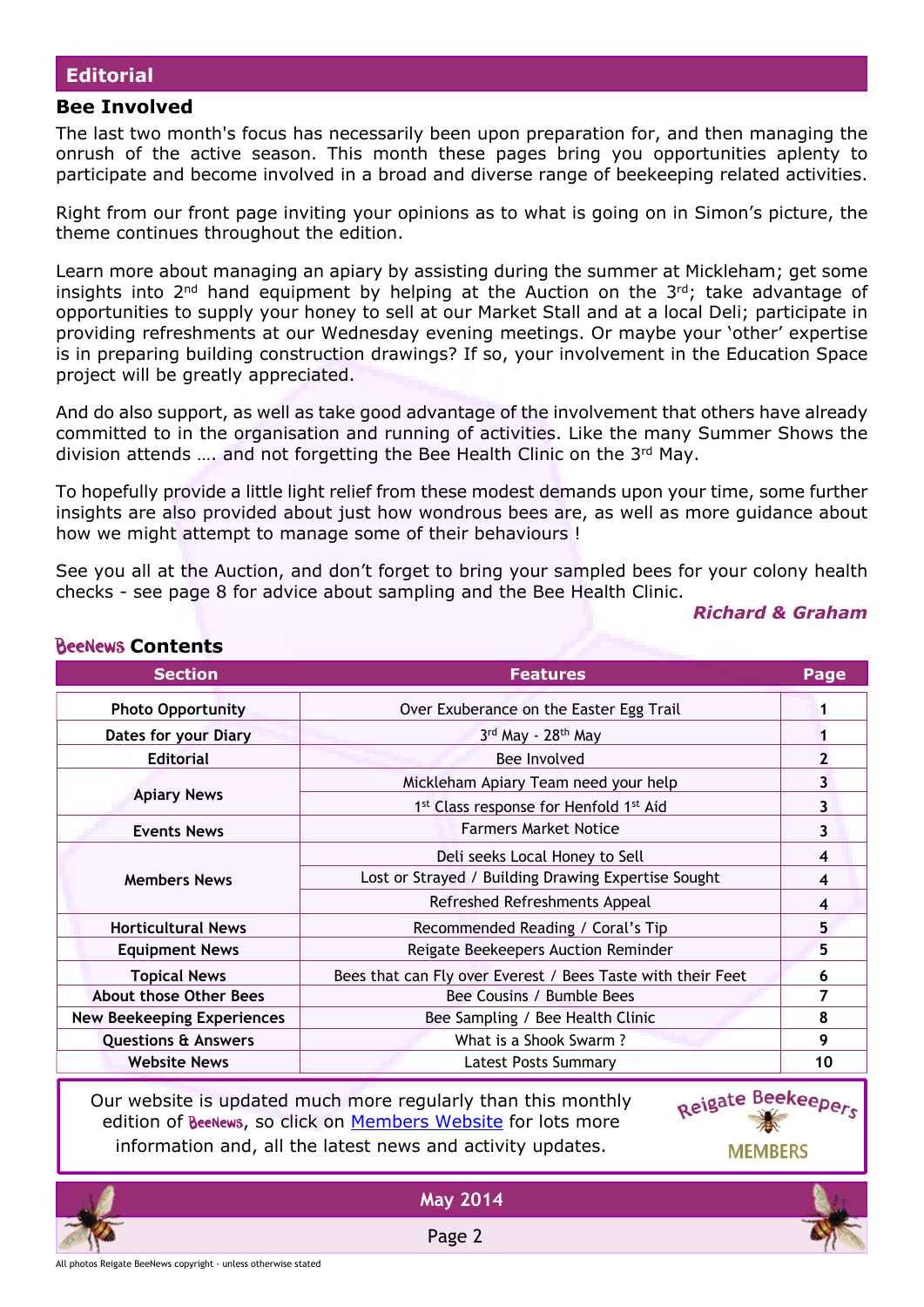# **Apiary News**

### **Mickleham Apiary Team need your help by** *Jack Chapman*

What used to be our teaching facility, the Helping us represents a splendid opportunity Mickleham site, is now operated as a working to accelerate learning and understanding of the apiary, and is presently in transition to be a practical aspects of the beekeeping craft, or if major honey producer for RBK.

But the current team of myself (*Jack Chapman*), *Cyril Humphries***,** *Graham Fyson* and *Julie Thain* do need your help!

- Joining the Mickleham team provides the opportunity for experienced beekeepers to contribute their knowledge towards maximizing the productivity of the apiary. The less experienced/novice beekeepers input will be equally valued and they would, at the same time, enhance their own beekeeping knowledge and skills.
- The team meet each Thursday evening, starting prompt at 6:30 pm, throughout the season (weather permitting).
- Unlike the Henfold sessions, Mickleham volunteers will be hands-on through all stages of beekeeping from assembling, cleaning; and maintaining equipment; assessing the needs of each colony; swarm prevention; queen rearing and generally managing the stock to maximise both Spring and Summer honey yields.
- The apiary is currently in the process of increasing it's stock to eight colonies, with four colonies on brood and a half and four on double brood.
- Volunteers will also participate in a queen rearing programme to improve the quality of the Mickleham stock. Cyril is using Wernholz Nucs that are distributed amongst current Mickleham attendees to look after until mated and required for restocking.

you are already an experienced beekeeper, to both share and apply your beekeeping experience and knowledge.

Come and join us......contact *Jack Chapman*

[reigatebeekeepers@hotmail.com](mailto:reigatebeekeepers@hotmail.com)

…. and you will undoubtedly learn more about beekeeping and apiary management !

# **Please Leave a Comment**

[Click to Bee Involved…………](http://rbkbblog.com/2014/04/28/may-2014-beenews/)

# **1st Class Response for Henfold 1st Aid**

In last months **BeeNews**, an urgent appeal was launched for more volunteer First Aiders at Henfold Copse during Wednesday evenings.

Three members came forward to offer their skills to the needy in the event of requiring medical assistance.

- **Pauline Sparkes** is now joined by:
- **● Colin Clement**
- **● Andrew Cornwall**
- **● Suzy Stevens**

All hold certificates of proficiency in First Aid, copies of which are posted on the door of the 2<sup>nd</sup> container together with their photographic portraits for purposes of recognition.

Thanks are due to all four for their help and enthusiasm.

# **Events News**

# **Our Farmer's Market also requires Honey**

Honey it appears may be in short supply, as can be seen from the delicatessen's request elsewhere in this months BeeNews. So if you Farmer's Market, which is have some available please also consider selling it through our Reigate Farmer's Market stall, or our Show stalls, which are manned by Reigate Beekeepers volunteers.

Please [click here](http://rbkbblog.com/2013/02/20/honey-needed-for-sale/#more-3731) for more details of the **held every fourth Friday of the month**, and how you can offer your honey for sale.







**May 2014**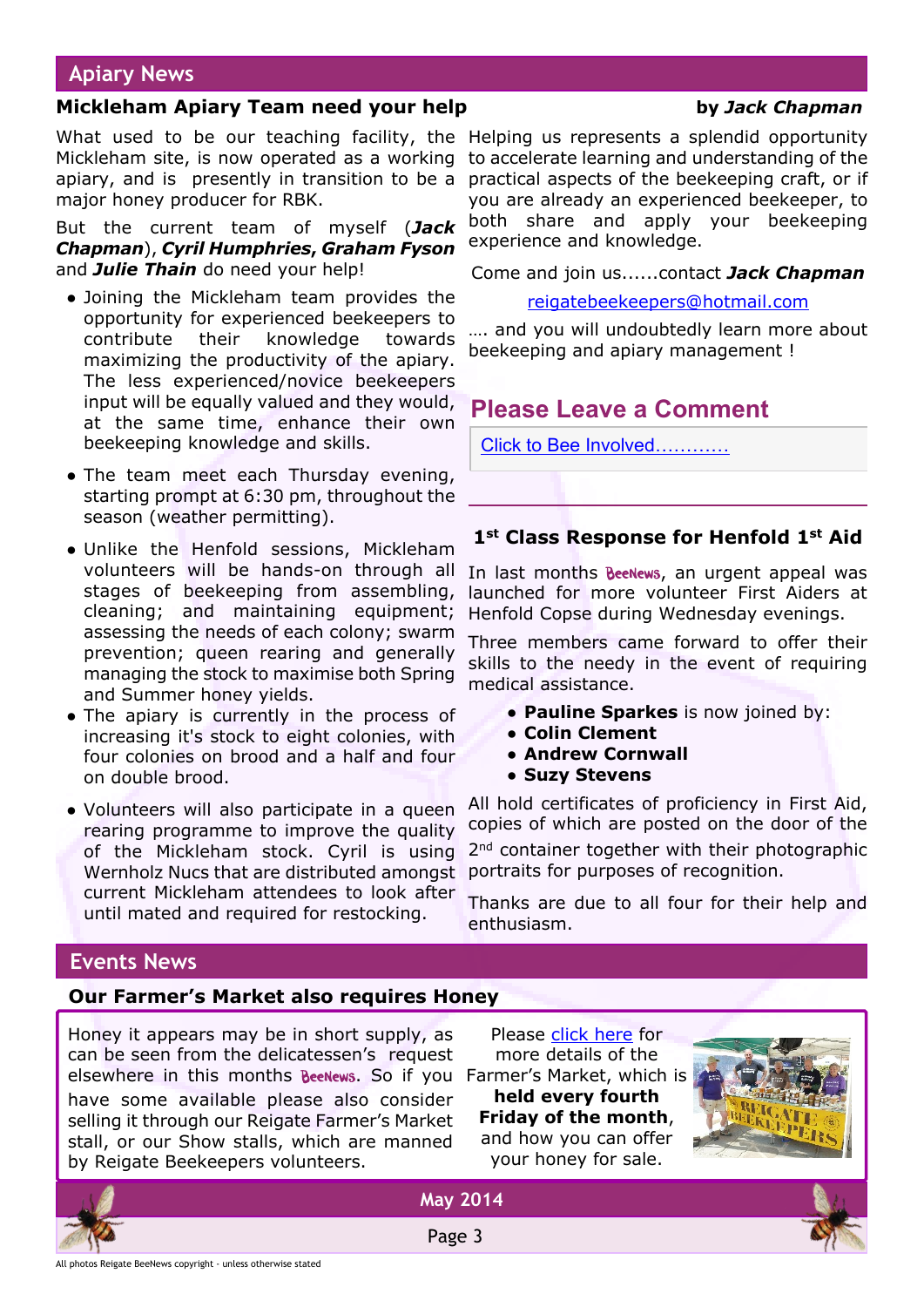# **Members News**

# **Deli seeks Local Honey to Sell**

A local Redhill delicatessen, keen to be able to offer and sell local artisan honey, has *Lloyd's* shoes on Wednesday evenings during approached RBK, seeking suppliers.

The owner of the '**Deli on the Hill**' Paul Clarke, is very happy for local beekeepers to pop in to the shop with jars of honey they would like to sell. It will be entirely up to you and Paul to discuss terms, but as for any sales to the public, do make certain that your labels conform to regulations.

The **Deli on the Hill** is located on the corner of Linkfield Street and Elm Road in Redhill.

Paul Clarke's email contact is:

[enquiries@delionthehill.co.uk](mailto:enquiries@delionthehill.co.uk)

# **Lost or Strayed ?**

After the 'Tidy-Up at Henfoild Copse during Saturday 15th March, *Liz Diprose* was unable to find a pair of **Long Handled Shears** which she had brought along to use on the day.

Liz will be very grateful if fellow members and visitors who attended and participated in the working parties would kindly check to see whether they may have inadvertently added her shears to their tool collection.

If found, or for further information, please contact Liz:

Phone - 01737 763361, Mobile - 07860 237526, or email - [lizdiprose@gmail.com](mailto:lizdiprose@gmail.com)

# **Building Drawing Expertise Sought**

To obtain both approval and accurate estimates of cost for the construction of foundations for the planned building at Henfold Copse of the Education Centre, a set of drawings are needed to present to the District Building Inspector and prospective Building Constructors respectively.

Do you have the qualifications to prepare such drawings ?

Would you be willing to contribute to the project by preparing the drawings ?

If you would be able to help and would like more details of the plan, please contact:

*Andrew Buchanan*, Phone - 01306 712773 email - [andrewb38@btinternet.com](mailto:andrewb38@btinternet.com)

# **Refreshed Refreshment Appeal**

The task of finding somebody to step into *Coral* June to September this year remains. And with just 4 weeks to go, is now all the more urgent!

### So what is involved ?

Well, as Coral describes, possibly not as much as you might suppose.

Stocks of coffee, tea, sugar and washingup stuff all live at Henfold during the Summer meetings. Each week a four pint bottle of milk along with washed and dried tea towels (taken, home the previous week) are brought along. Biscuits, replenished as needed, are also brought; having been kept at home to especially avoid the chocolate ones becoming welded together in the summer heat.

Additions of home made Honey biscuits are welcome but not essential. Others may be able to bake and bring some along each week on a rota basis.

The urn is usually already set-up for me, filled and turned on, by the time I arrive at about 6:15 pm.

The outside table tops do need to be cleaned each week, so a suitable cloth, 'anti-everything' spray and roll of kitchen towel are essentials to be used before the mugs can be set out.

Certainly rope-in help to clear up afterwards as needed, but you WILL probably find yourself leaving with the last !

All costs incurred in replenishing stocks and consumables are reimbursed by Andrew on presentation of receipts.

Would you, or maybe a willing partner, be able to perform this essential role and spare us all from 'dry' meetings this Summer?

If so, please talk to *Andrew Buchanan* as soon as possible at Henfold Copse apiary or contact him by:

 Phone - 01306 712773 email - [andrewb38@btinternet.com](mailto:andrewb38@btinternet.com)





**May 2014**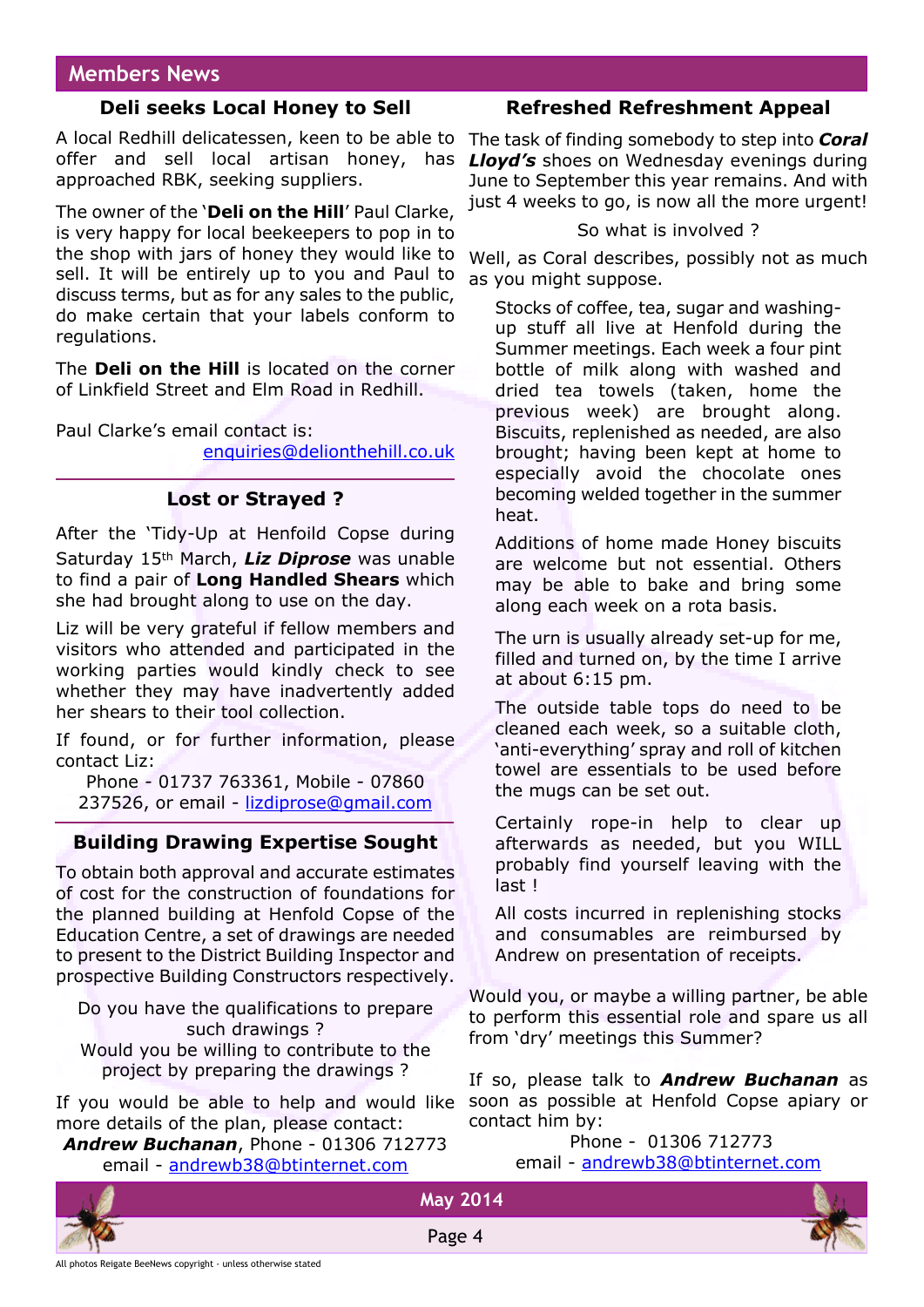# **Horticultural News**

### **Recommended Reading**

Ted Hooper has written many great books about beekeeping, and with co-author Mike Taylor his book titled 'The Bee Friendly Garden', (also titled 'The Beekeeper's Garden'), is certainly no exception.

It is an essential companion to any one wanting to develop their

garden to benefit bees. A comprehensive summary of gardening with bees in mind, providing guidance to assist beekeepers in planting their gardens so as to provide bees with continuous sources of nectar and pollen.

If you are a beekeeper, it provides beekeeping advice and describes flowers, trees and shrubs which you may plant to encourage your bees. If you are a gardener, it provides descriptions about bees and beekeeping.

Mike Taylor, also a beekeeper, provides sections on garden design and the safe use of pesticides, and descriptive and cultivation notes on over 300 trees, shrubs and herbaceous plants, all of which are useful to honey bees.

Available on Amazon, are both used copies, and new hardcover copies fetching around £73 ! Fortunately a copy is also available for loan from our Reigate Beekeepers Library. [Click here](http://rbkbblog.com/books/) to see the full range of books available.

### **Coral's Horticultural Tip**

If you are considering plants for your garden please remember that many of the plants that look attractive to us, may not be attractive to bees. Choose single rather than double flower varieties, and preferably native species.

Most double flowers are of little use, because they are too elaborate. Some are bred without male and female parts, while others have so many petals bees can't get to the nectar and pollen to collect it. This is the main reason why single dahlias are popular with many bees, while doubles are usually ignored.

The single-flowered rose family, which includes crab apple, hawthorn and potentilla, are irresistible to bees, as are the flowers of fennel, angelica, cow parsley, and sedums. Honey bees find smaller flowers easier to access so preferentially choose these, such as forget-menots; especially if considering tubular-shaped flowers, such as foxgloves, snapdragons, penstemons and heathers, which are favourite feeding places for bumble bees.

# **Equipment News**

# **Reigate Auction - Saturday 3rd May Viewing from 11 am, Auction starts 12 am**

This year, our Auction of Bees and Beekeeping Equipment at the Mickleham apiary is all set to be 'bigger than ever'.

With the number of lots registered near to the practical limit of 300, it is already unlikely that additional lots will be able to be accepted on the day.

A catalogued 'List of Lots' will be published by Friday 2nd May and will be accessible from both our Public and Members websites. Printed copies of the Catalogue will be available to buy at the Auction itself.

For more details, visit the Auction post on the Members website [\(click here](http://rbkbblog.com/2014/01/28/reigate-beekeepers-auction-of-bees-beekeeping-equipment/)) or the Auction notice on [www.reigatebeekeepers.org.uk](http://www.reigatebeekeepers.org.uk)

Our Auctioneer on the day will be *Malcolm Fry*, (deputising for *Andy Robinson*), who will be appreciative of additional volunteers to help him on the day. To offer your assistance, just email: [events@reigatebeekeepers.org.uk](mailto:events@reigatebeekeepers.org.uk)

And don't forget that not only will there be a great deal of equipment (and colonies of bees) to bid for; **Paynes Southdown Bee Farms** will also be selling a wide range of products from their stand in the adjacent Mickleham Village Hall, where you will also be able to buy refreshments, including the fabled bacon rolls.

### Make a great day of it.

*PS. Have we mentioned the Bee Health Clinic running in the hall on the the same day ?*



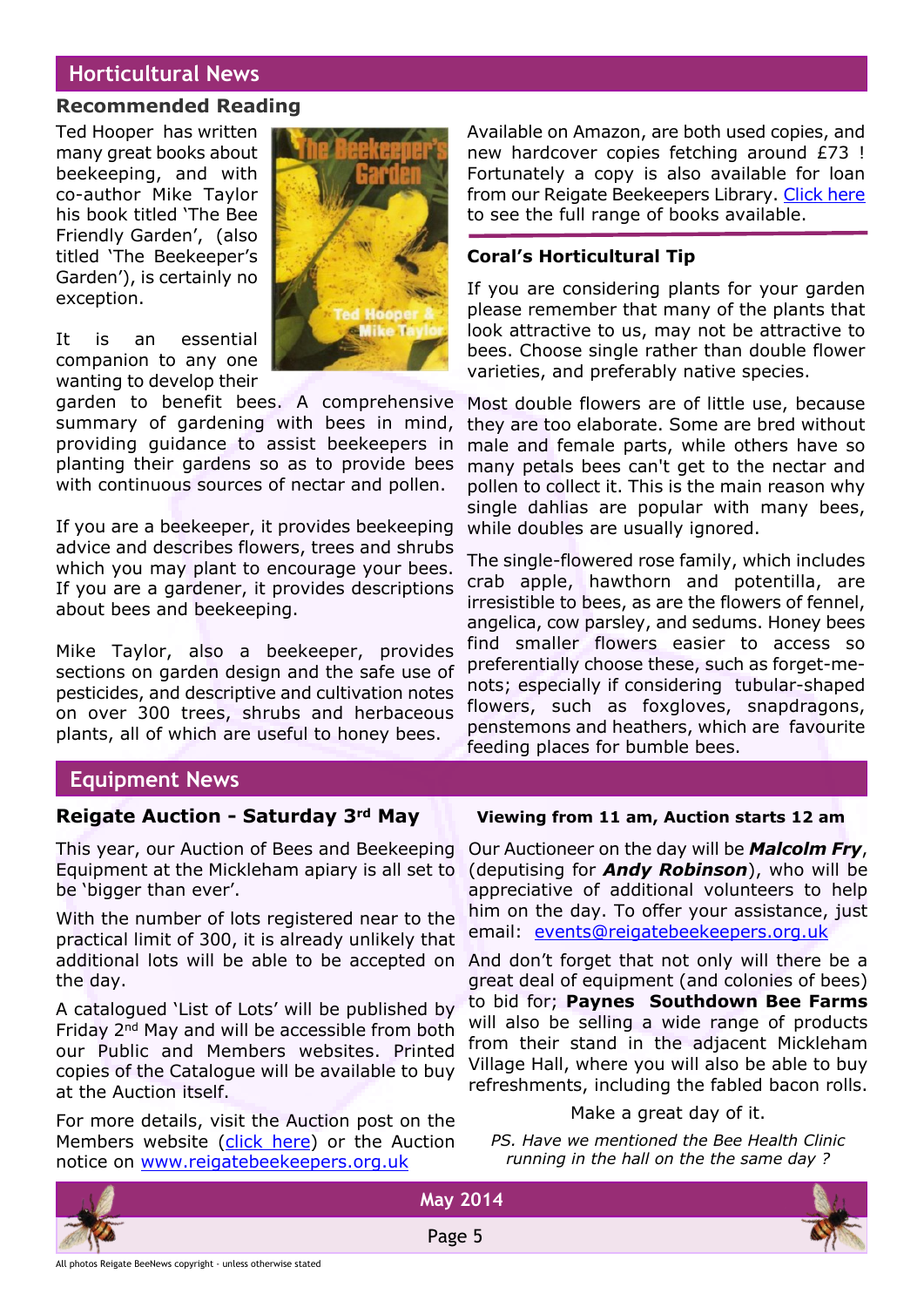# **Topical News**

# **Bees that can Fly over Everest**

Surprisingly it appears that bumble bees can Two flew more than fly over the top of Mount Everest, research 9,000 m above sea suggests.

Despite their apparent physical drawbacks, the world's highest bumble bees often forage in mountains, and mountain, considered researchers found that they can negotiate air to be the at the limit so thin it would kill a human, making bees the of human endurance. finest fliers in the insect world.

In a series of experiments, scientists placed wild bumblebees caught at 3,250 m in China in a flight chamber that simulated much higher altitudes. All managed above 7,500 m, meaning they could scale six of the 'seven summits' the highest mountains of each of the sea level. seven continents.

level, higher than the 8,848 m summit of



To achieve these altitudes, the bumble bees increase the maximum angle at which they flapped their wings, while keeping the same beat frequency.

In the past bumblebees have been found on Mount Everest at more than 5,600 m above

*courtesy of the Daily Telegraph*

# **Bees Taste with their Feet**

Researchers have established that honey bees They learned that bees don't sense bitter tastes have taste receptors on their feet, and they with their feet, but they do have a strong have tested their reactions to a variety of tastes. capacity to taste sweets.

Over the course of two years, researchers Apparently they are also sensitive to salt, which captured bees and stimulated their front feet is why salty swimming areas in places such as with a variety of tasty (and not-so-tasty) Australia attract bees which hover on masse solutions, from sweet to bitter.

Like other insects, bees don't confine their to taste the salt", said study researcher Martin sense of taste to their mouths. They also taste Giurfa, the director of the Research Centre on using their antennae and the surfaces of their Animal Cognition at the University of Toulouse feet. In this case, the researchers focused on in France. "They just sense, with the tips of the the feet, dabbing sweet sucrose, bitter quinine legs, the presence of the salty solution". and other solutions onto the tarsi, the end parts of the legs.

They measured the bees' reactions by observing whether or not they stuck out their  $t$ ongues — a tasty substance elicits a protrusion of the



proboscis, while a distasteful one would lead to no response or a retraction. They also used minuscule electrodes to measure the sensory cells' reactions to different tastes.

around the surface of the pools.. "Our guess is they may not need to land on the water surface

The results are important for understanding the honey bee sensory system and, potentially, for figuring out how pesticides might harm these important pollinators and critical lab models for cognitive research.

*For further information and to read the full article please* [click here](http://www.livescience.com/43103-bees-taste-with-feet.html).

# **Please Leave a Comment**

[Click to comment on this item…](http://rbkbblog.com/2014/04/28/may-2014-beenews/)





Page 6

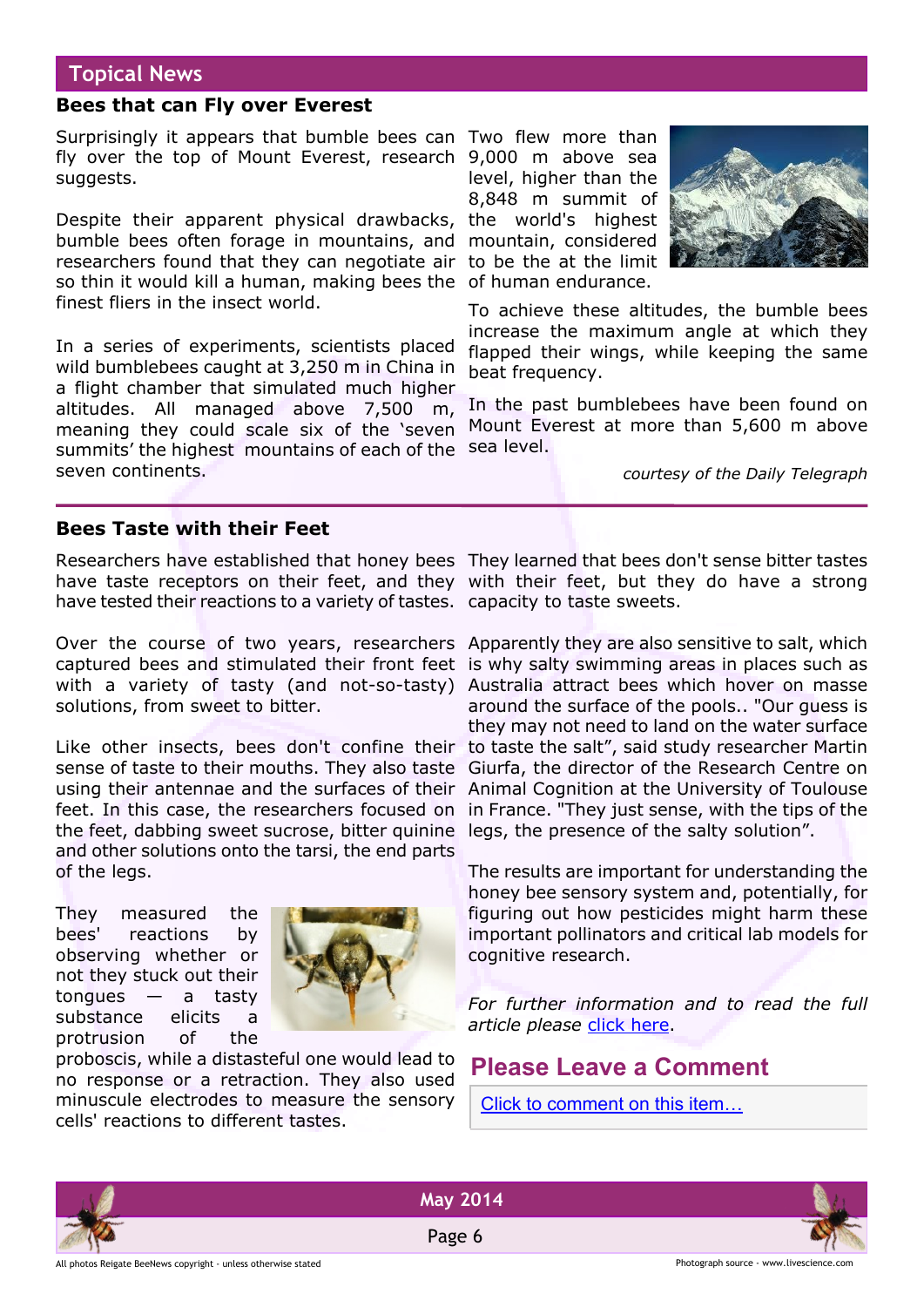### **Bee Cousins**

There are some 20,000 species of bee in the world, including bumble bees, solitary bees, stingless bees, cuckoo bees etc, but only a few of these may be called *Apis,* or 'honey bees'.

These are broadly divided into single comb, giant bees, dwarf bees and multi-combed, cavity nesting bees. They are found in Europe, Asia and Africa.

All honey bees in the Americas and Australasia have been imported. (Recently however, *Apis cerana* has found its own way into Northern Queensland, Australia).

The European honey bee, also known as the western honey bee, is designated *Apis mellifera.* There are many sub-species (eg *carnica, lingustica* etc) that have evolved in different areas. It is thought to have originated in Africa, where *A. mellifera* is also dominant. *A.M. Scutellata and A.M. capensis* are examples.

The bees of Asia form an interesting group, the best known being *Apis dorsata,* the giant bee, *A. florea*, the dwarf bee and *A. cerana,* the Asian hive bee.

A. dorsata and its cousin A. laboriosa the Himalayan bee, are the bees featured in films about honey hunting.

They build a single large comb, returning to the The photo shows the tri-colour markings and it same sites each year. They are migratory, following the available nectar flows, going north in March and coming south again in September.

*A. dorsata* is golden in colour, about an inch long, and there is little variation in the size of the castes. They build their comb on trees and have a spectacular defence, where they perform a 'Mexican wave' over the surface of the clustered bees, which looks very intimidating. They are also very well armed, with a powerful sting.

*A. laboriosa* is a giant black bee, living further north, in the Himalayan foothills, and preferring cliff faces to trees to build its comb.

Both species are 'honey-hunted' using bonfires for smoke, and simple but effective bamboo tools. The hunter descends a cliff face or climbs a tree, on a bamboo ladder - 75 ft up ! He manoeuvres a basket under the comb and cuts the comb off with a knife attached to another 15 ft bamboo pole. This requires a great deal of experience, nerve and athleticism !

*courtesy of Harrogate & Ripon BKA based on a talk by Claire Waring, Editor BeeCraft*

### **Bumble Bees**

*Richard Woodhouse's* wife Liz sadly found this large bumble bee dead on their terrace a couple of weeks ago.



has subsequently been confirmed to be a Tree Bumble Bee, which were featured in the BeeNews article in February.

Further good news however of the general significant activity of bumble bees again this year, was another queen bumble bee spotted by Richard entering a hole in brickwork in his garden shed. Unlike the Tree Bumble Bee she was nearly all black in colour, and she was carrying pollen on her back legs.

# **Please Leave a Comment**

[Click to comment on this item…](http://rbkbblog.com/2014/04/28/may-2014-beenews/)

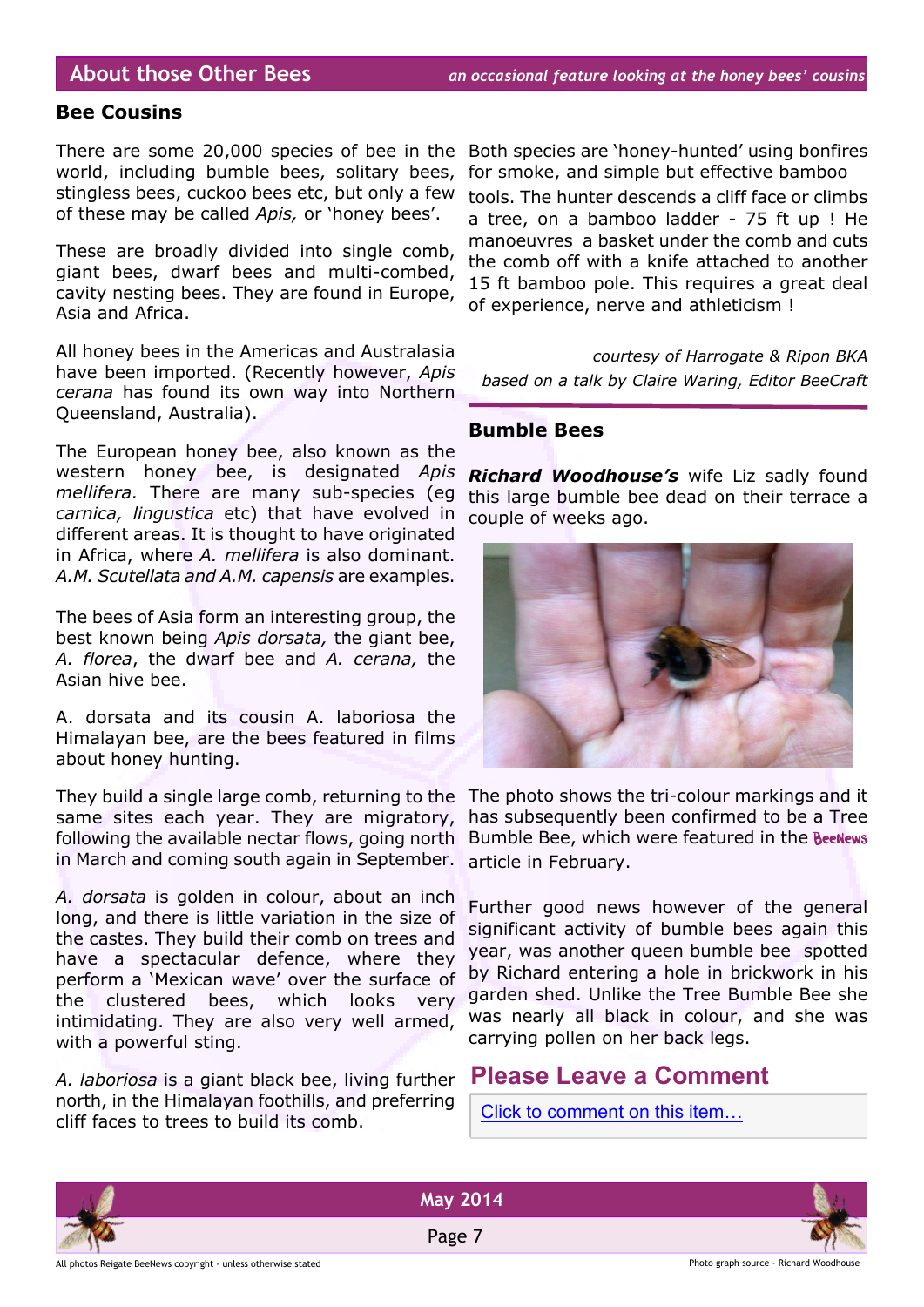# **New Beekeeping Experiences**

# **Bee Sampling - Bee Health Clinic**

Checking the health of your bees is an essential and very important part of beekeeping, for both experienced and new beekeepers.

It should be undertaken regularly and by various means, including as part of the regular inspections you undertake when opening your hive. A good tip is to schedule that during a particular hive inspection you will open your hive with the express purpose of only checking the health of your bees, so that you concentrate on that aspect of inspection. Look for any bees with deformed wings, odd behaviour, evidence of chalk brood, sacbrood, EFB, AFB etc.

Another important activity is to take the opportunity to participate in the Bee Health Clinics run by Reigate Beekeepers. These are held in the Spring and the Autumn, and you will see reminders about the Spring Clinic in this edition of BeeNews.

# **Spring Bee Clinic**

**Saturday 3rd May** (same day as the auction)

Please bring your samples of bees either along to the **Henfold Copse** Apiary meeting on Wednesday 30th April, or to the Bee Clinic itself which is being held in **Mickleham Village Hall**, on 3rd May

During the Bee Clinic your bees will be examined by experts using high power microscopes initially to check for Nosema, and for Nosema research'. if time allows to check for Acarine.

This is an important health check for all beekeepers and the Bee Health Clinics are one of the benefits of being a member of Reigate Beekeepers - so don't miss the opportunity.

### **Sampling Your Bees**

For the Health Clinic you will need a sample of approximately thirty bees from each of your hives, (no fewer than thirty). The bees should be dead - achieved by leaving them in the freezer overnight - and be careful to ensure your sample does not include your queen !!

An article about making a simple bee sampling kit, plus advice about where from, and how to sample your bees was included in the March edition of BeeNews.

Significant research has been undertaken into bee sampling for various requirements, and into diseases such as Nosema. For those who wish to read more definitive details about the latest research please [click here](http://www.ibra.org.uk/search?searchtext=standard+methods+for+nosema+research) to access detailed articles in the International Bee Research Association's (IBRA) extensive library, and download articles such as 'Standard methods

# **Please Leave a Comment**

[Click to comment on this item…](http://rbkbblog.com/2014/04/28/may-2014-beenews/)

# **Did you know ?**

That African honey bees not only swarm but they also migrate.



The whole colony including the queen will fly over twenty miles to relocate to a new source of forage, and they may do this twice a year. Honey bees in Kenya relocate from the plains during the dry season and go to the mountain slopes, and then may return after the rains encourage new foliage to grow on the plains again.



**May 2014**

Page 8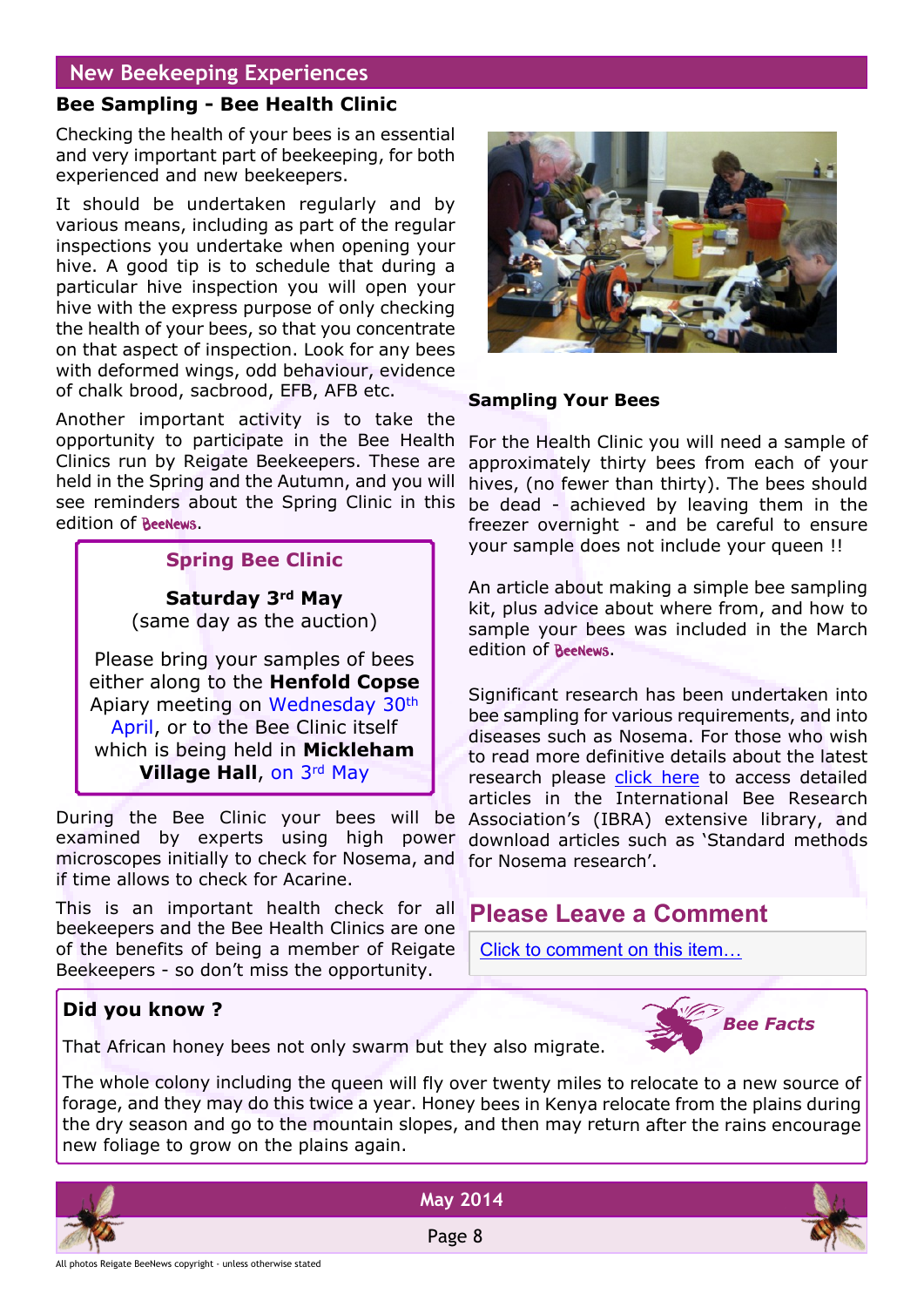# **Questions & Answers**

**Please send your questions and queries to the editors** and we will seek out an answer or explanation to publish in a future issue.

### **Question - What is a Shook Swarm ?**

Firstly the 'Shook Swarm' is not a recommended method to manage swarming. (Although it does actually produce an 'artificial swarm', and shaking bees on to fresh foundation was historically used as a method of swarm control.)

It is a manipulation used similarly to the 'Bailey Frame Change', which was featured in last months BeeNews, to replace old or diseased comb. The major difference is that it is used to replace all the brood frames in a single operation.

Consequently it is a 'more cleansing' operation, and is recommended by many beekeepers whose experience suggests that it subsequently produces a stronger and healthier colony.

It is a useful manipulation where the colony is heavily infected with varroa, and has become an accepted effective method of treating a colony infected with EFB.

The technique is however, not suitable for smaller colonies, and is best undertaken between April and the end of July. Undertaking the manipulation any later than July has resulted in some colony failures.

Also called the 'Shakedown Method', which is an apt description of the manipulation. It is easy to undertake, requiring the following steps.

- 1. Move the hive to be 'shaken' to the side of its current position.
- 2. Replace a clean floor in the original position.
- 3. Place a queen excluder on this floor and under a clean brood box full of fresh frames and foundation. (Note this queen excluder will act as an 'includer').
- 4. Temporarily remove some of the frames from the centre of the brood box to create sufficient space into which to shake your bees.
- 5. Open the original hive, and if possible find the queen. Cage her temporarily or place

her carefully between the frames in the new brood box.



- 6. Remove each frame from the old hive and shake the adhering bees, preferably diagonally across the new brood box. If you have not previously found the queen and put her safely aside great care needs to be taken to avoid harming her, particularly if you use the alternative method of jolting the frames whilst holding them in between the frames in the new box. Shake all frames.
- 7. Replace the new frames carefully in the centre of the new brood box.
- 8. Release the queen into the new brood chamber if you have her in a cage.
- 9. Place a crown board over the brood box, or another queen excluder if you are replacing any supers.

Unless there is a strong nectar flow feed with heavy sugar syrup.

10.After about a week, when brood should be present, remove the queen excluder from under the brood box.

### *Graham Pooley*

*For more details [click here](https://secure.fera.defra.gov.uk/beebase/index.cfm?pageid=167) to see the National Bee Unit Fact sheet 16 on the Shook Swarm.*

*More NBU information in 'Best Practice Guides' on our website's Knowledge Base, [click here](http://rbkbblog.com/2013/10/28/beekeeping-best-practice-guides-from-fera-the-full-list/)*

# **Please Leave a Comment**

[Click to comment on this item…](http://rbkbblog.com/2014/04/28/may-2014-beenews/)







**May 2014**